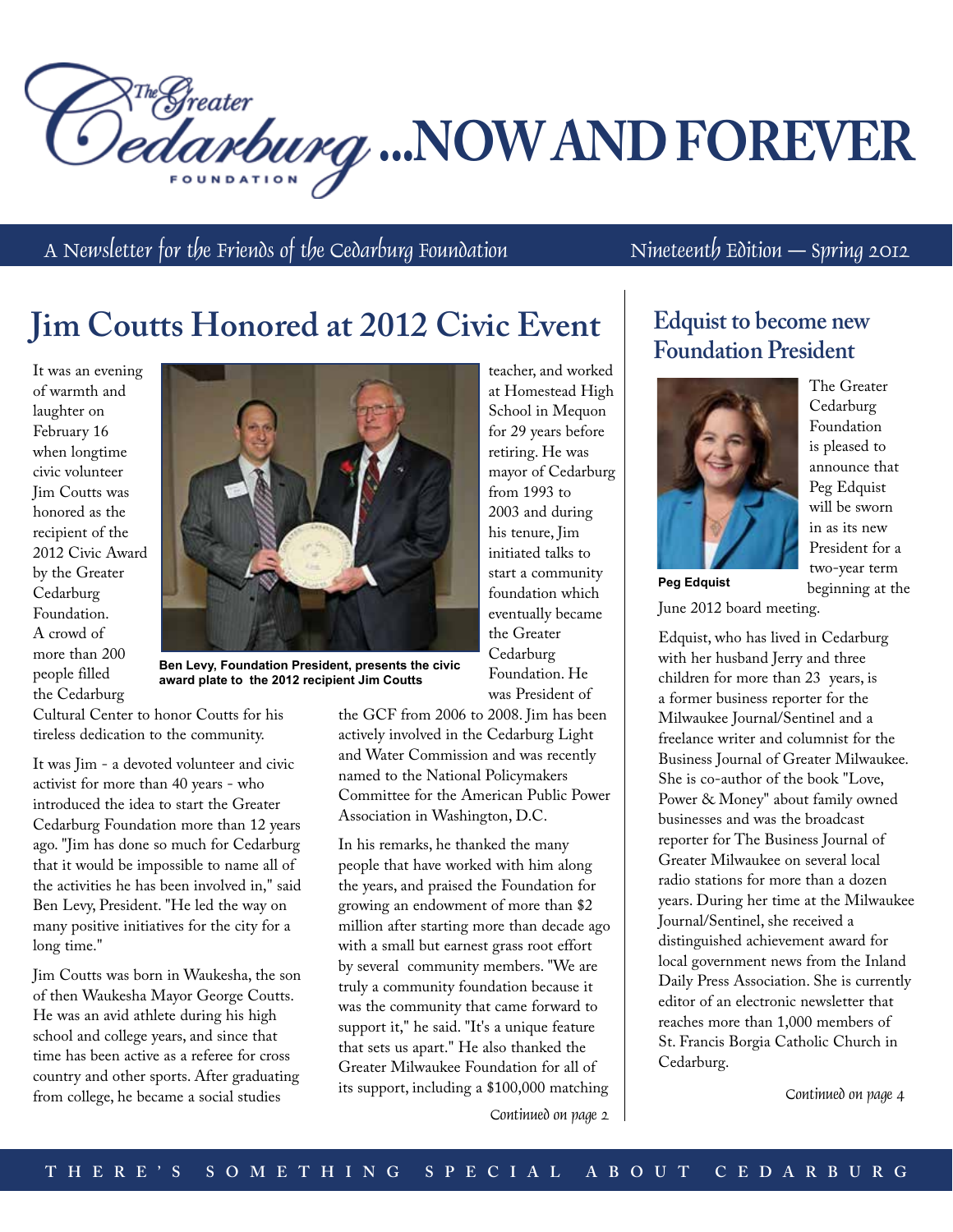### **2012 Civic Event (from pg. 1)**

grant that was given during the early years of the Greater Cedarburg Foundation.

Also at the event, Board President Ben Levy reported that the Foundations endowment has surpassed the \$2 million mark and has attained supporting organization status with the Greater Milwaukee Foundation, giving it more opportunities to attract donor advised funds from local individuals and groups in the area. "We will continue to be a strong source of funding for many wonderful projects and programs in this area to preserve our cultural heritage, enhance artistic endeavors and support educational, recreational and community services throughout the Cedarburg area," Levy said.

Vic DiCristo and Tony Gorenc provided entertainment in the beginning of the evening, followed by brief presentations by Lauren Rose Hofland, executive director of the Cedarburg Cultural Center, and Ellie De Lia, treasurer and Development Director of the Wisconsin Museum of Quilts and Fiber Arts. Both organizations received grants from the foundation in the past year. Sponsors of the evening included Carlson Tool & Manufacturing, Collins & Company Realty, Jim and Sally Castle, Levy & Levy, Mark & Victoria Benskin, Bob Chmielewski, Greg Zimmerschied and Mary Kay Bourbulas, and Commerce State Bank.



**Past Civic Award recipients attended the 2012 event, including (from left first row) Merlin Rostad, Bob Armbruster second row from left Mal Hepburn, Layton Olsen, Barbara Olsen, Jim Coutts, Sandy Pape, Jim Pape**

# **Foundation brings on new board members**

Four new members of the board of the Greater Cedarburg Foundation will begin their terms at the June meeting in the coming weeks. They are Barbara Janssen, Dale Lythjohan, John Cordio and Gail Ostermann. Welcome!

Also at the meeting, former Greater Cedarburg Foundation President Bob Chmielewski and four other board members will be leaving the board after several years of service. Chmielewski has served on the board for more than eight years. "I'm going to miss fostering the mission of the foundation and interacting with the people on the board. I have really enjoyed working with them," he said.

Also departing after years of service will be Brian Collins, Andy Schlidt, Susan Lange and Patty Gallun-Hansen. Hansen was instrumental in the success of the Gala, working on the committee for several years and co-chairing the event more than once. Lange was been secretary of the board for the past six years, and during that time worked tirelessly keeping track of the administration of the Foundation. Brian Collins has been chair of the Annual Fund drive during his time on the board. Andy Schlidt served on the development committee.



**Bob Chmielewski**

"All of these board members have served in a great capacity and given so much of their time to help the Greater Cedarburg Foundation and for that I thank them," said Ben Levy, President. "Our board is made up of outstanding individuals who support our role to preserve the history and culture of Cedarburg as well as looking to the future to provide support for new and exciting projects and organizations. Altogether, the board works to make the Cedarburg community one of the outstanding small towns in Wisconsin."

## **Foundation Approves 20 Grants in 2011**

The Greater Cedarburg Foundation and its donor advised funds awarded grants to more than 20 organizations or projects in 2011 for a total of more than \$40,000. Among the grants from the GCF was \$5,000 for the Cedarburg Christmas Committee for the purchase of a Gingerbread House, \$1,400 to Starting Point of Ozaukee County for a program aimed at reducing alcohol and tobacco use, \$3,500 to the Volunteer

Center of Ozaukee County for assisting with a website used by volunteers and \$10,000 to the Cedarburg Cultural Center for the printing of a children's book entitled, "Cedarburg." Other grants included awards to the Fireside Chats presented at the Cedarburg Cultural Center, the Cedarburg Landmark Preservation Society Inc., the North Shore Academy of the Arts, and Ozaukee Family Services.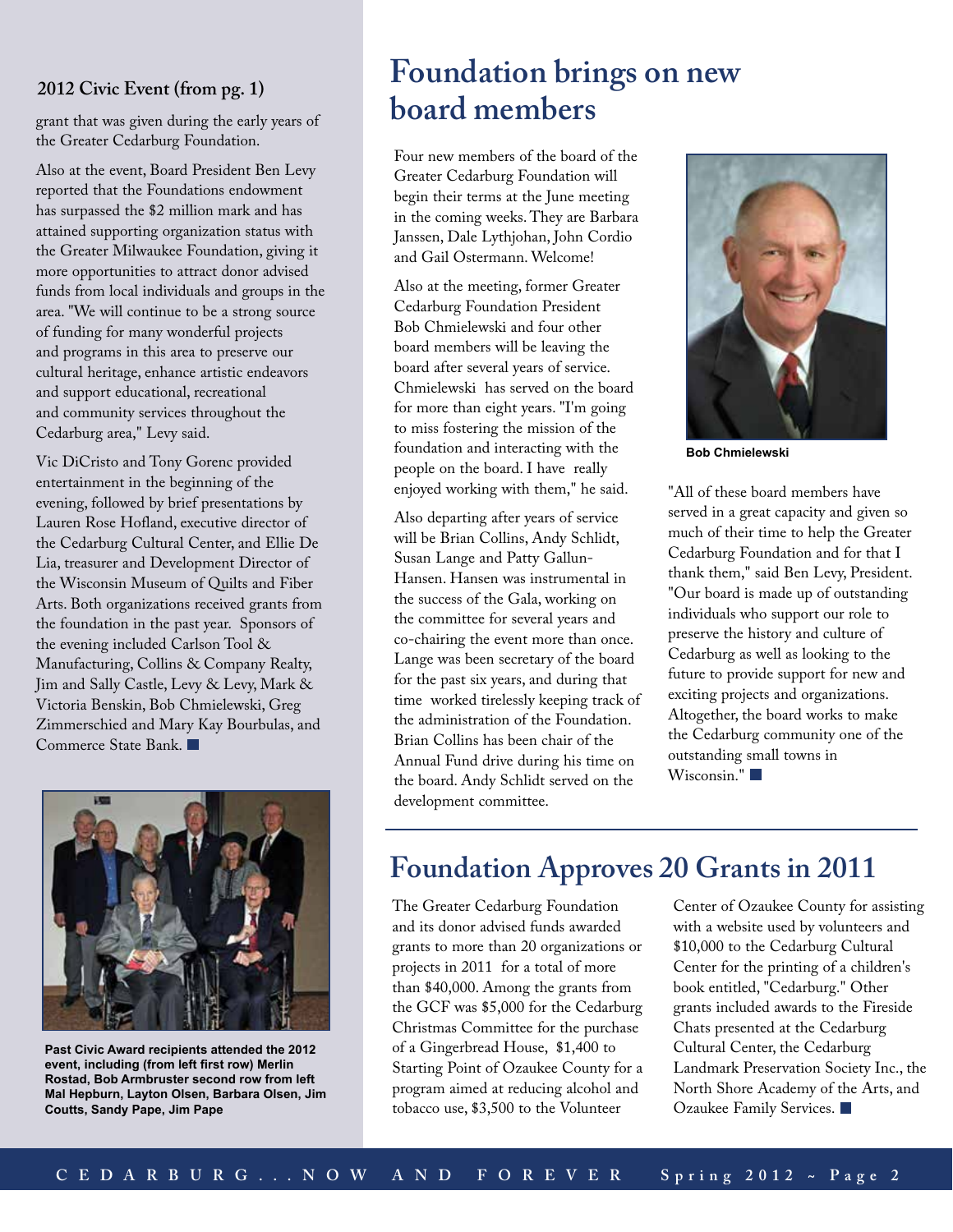### **LEGACY SOCIETY**

Listed below are members of the Legacy Society - a group of individuals who share a commitment to support and sustain the many programs and projects that enhance the Greater Cedarburg Area. For information on becoming a member of the Legacy Society, please see our website or call Chris Smith at 414-765-3633.

#### Carol Alexander

Mr. and Mrs. Daniel Argall Mr and Mrs. Scott Austin Mr and Mrs. James Baillon Mr. and Mrs. Mark Benskin Mr and Mrs C.J. Beverung Mr. Charles Birts Ms. Carole Blaney Dr. And Mrs. Justin Braun Mr and Mrs. Ted Brueggemann Richard C. Buser Mr. and Mrs. Steven M. Cain Mr. and Mrs. Vince Cameranesi Mr. and Mrs. James Capadona Mr. and Mrs. Tim Carr Mr. and Mrs. James Castle Mr. Robert J. Chmielewski Mr. and Mrs Rob Clapper Mr. and Mrs. John Cordio Mr. James Coutts Mr. and Mrs. Chad Curran Mr. and Mrs. James Dhein Ms. Alice Dickmann Mr. and Mrs. Richard Dieffenbach Mr. and Mrs. Jerry Edquist Mr and Mrs. Joe Fazio III Mr. and Mrs. David Flowers Mr. and Mrs. David L. Fritz Mr. and Mrs. Loren Fritz Mr. Brandon Goldbeck Mr. Randall L Groth, Sr Mr and Mrs. Robert Guse Mr. and Mrs. Jack Hale Mr. and Mrs. John Hammes

#### **FOUNDERS**

Armbruster Jewelers David and Vicki Bergstresser C.J. (Bud) and Kay Beverung The Biegert Family Donald and Helen Buettner Calibre, Inc. - Todd Roberts James and Sally Castle Cedarburg Light and Water Utility Cedarburg-Grafton Rotary Club Brian and Cathy Collins Chris and Deanna Doerr Marilyn and David Doerr Carl and Rita Edquist

Dr. and Mrs. Michael Hansen Mr. and Mrs. Kristofor Hanson Mr. and Mrs. Paul Hayes Mr. and Mrs. Dick Haynes Ms. Jill Hepburn Mr. and Mrs. Mal Hepburn Patti Hepburn Mr. and Mrs. Steve Heston Mr. and Mrs. Tim Hoven Mr. Ralph Huiras Mr. and Mr. Dick Janssen David F Jenkins Family Mr & Mrs. Pat Kennedy Mr. and Mrs. Bob Klug Mr. and Mrs. Bruce Krenzke Mr. Dennis Krings Ms. Genie Kroll Mr. and Mrs. Jon Kuck Ms. Diane M Lane Mr. and Mrs. Mark Langholz Mr. Jedd Lapid Mr. and Mrs. Michael LaRosa Mr and Mrs. Stephen Leonard Mr. and Mrs. Ben Levy Mr. and Mrs. Donald Levy Mr. and Mrs. Lowell Levy Mr. and Mrs. Robert Loomis Mr. and Mrs. Al Lorge Mr. and Mrs. Dale Lythjohan Mr. and Mrs. David Mathias Mr. and Mrs. Thomas Multerer Mr. James H Myers Mr. and Mrs. Layton Olsen Mr. and Mrs. Ryan Olsen

Dean and Francine Fitting 5 Corners GMC Truck The Freeman Family Greater Milwaukee Foundation Jack and Susan Hale Paul and Philia Hayes Hepburn "Bootstrap" Foundation Gordon and Jean Hepburn Mal and Jill Hepburn Jim and Laura Kacmarcik Pat and Nancy Kennedy Koehler Insurance Agency Sharon and Bill LaMacchia Landmark Preservation Society

Mr & Mrs. David Pagel Mr. and Mrs. James Pape Mrs. Donald Rintelman Katie Rintelman Pipcorn Todd Roberts Ms. Karen Rogers Mr. and Mrs. James Rothenbach Mr. and Mrs. David Schenker Mr. and Mrs. Andy Schlidt Mr. and Mrs. Jon Scholz Mr. and Mrs. James Schowalter Mr. and Mrs. Steve Schowalter Mr. and Mrs. Paul Schwan Mr. and Mrs. Andrew Schwartz Dr. and Mrs. Robert Schwengel Dr. and Mrs. James Schwengel Christine Scimeca Mr. and Mrs. Chris Smith Mr. and Mrs. Michael Smith Ms. Nelle Steele Mr. and Mrs. Jack Steinbrecker Mr. and Mrs. Eric Stelter Mr. and Mrs. John Stevens Mr. and Mrs Duey Stroebel Ms. Carrie Sutherland Mr. and Mrs. Kevin Taylor Mr. William James Taylor Mr. and Mrs. Frank Trummer Mr and Mrs. Tom Vogt Mr. and Mrs. Jerry Voigt Ms. Kay R Walters Mr. and Mrs. William A. Werneke, Jr. Mr. and Mrs. William Werneke, Sr. Mr. and Mrs. Gregory Zimmerschied

M & I Foundation Newman Chevrolet Barbara and Layton Olsen Ozaukee Bank Foundation Merlin and Gladys Rostad Duey and Laura Stroebel The Tillmann Family In Honor of Paul Trappe Tri-Par Qwik Stop U.S. Bank Foundation The Wernecke Family Whyte, Hirschboeck, Dudek S.C. The Wirth Family